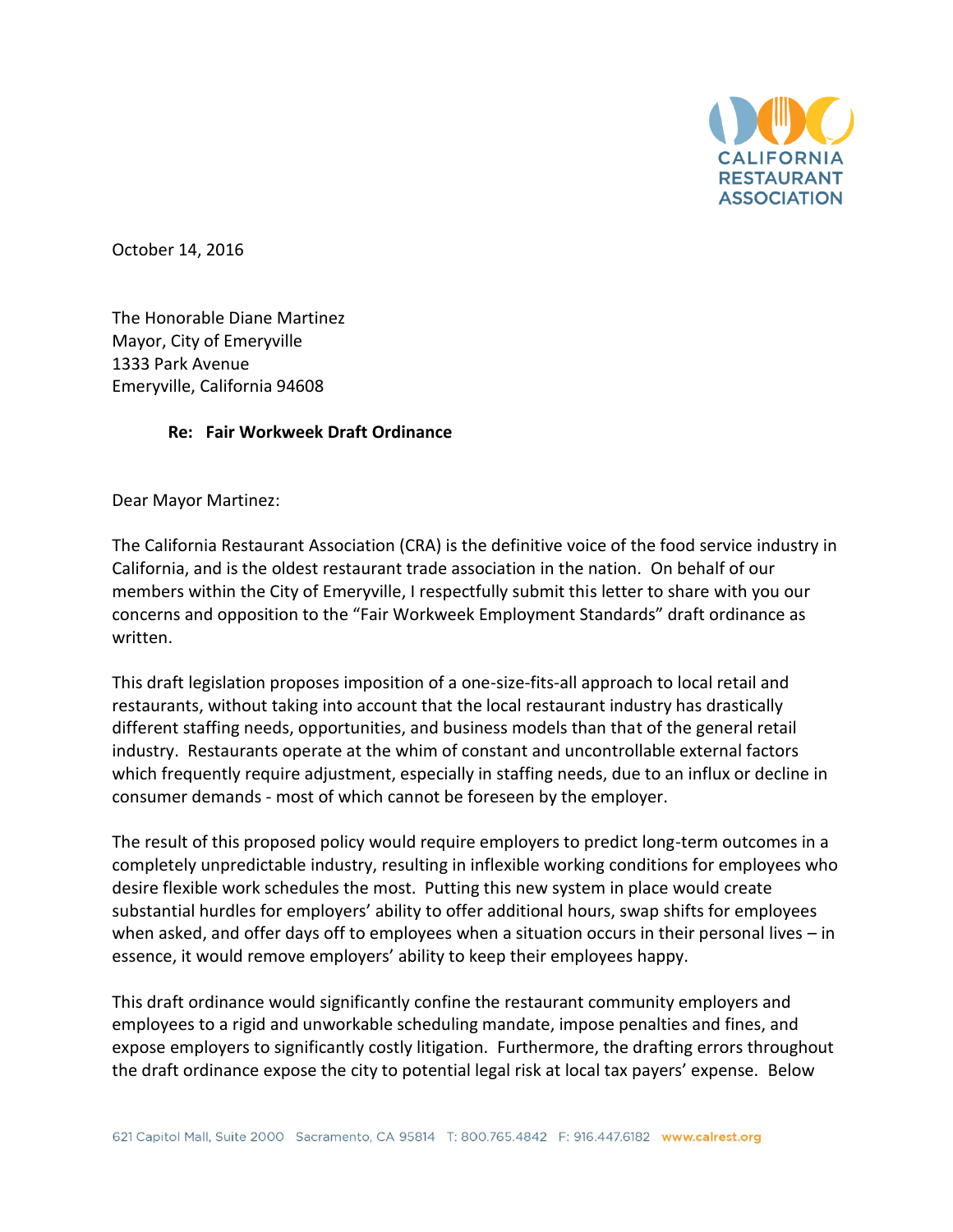are specific cases where this policy would result in unintended consequences to the employees and constituents of Emeryville.

## **Language Issues and Vagueness**

The vagueness of the language leaves employers and employees without a clean path as to how the city would enforce this policy. By failing to consider that not every "Fast Food Restaurant" as defined in Section 5-39.01 (g) is identical, nor do these establishments operate within the same standardized manner, the proposed ordinance would limit growth within Emeryville. As mentioned in CRA's previous letter submitted August  $12<sup>th</sup>$ , simply because select food and beverages are ordered and paid before consuming on or off restaurant premises does not specifically mean that that establishment can be categorized as a "Fast Food Restaurant." Ordering at a counter and paying before receiving consumable items is becoming an increasingly popular business model, even for restaurants not considered traditionally to be "fast food." Section 5-39.01 (g) would limit current restaurants within the city from adapting to the popular demand of this business model, now being considered "fast food," and thereby subjecting the establishment to this restrictive scheduling ordinance.

Section 5-39.03, the advancement of work schedules, does not provide any clarity on key terms which are used throughout the section. Phrases such as "good faith" or "conspicuous place at the workplace" would leave an employer open to potential litigation, as the terms have not been defined at the onset of the ordinance. This section further requires that the employer to grant access to the schedule by electronic means to all employees at the workplace when the schedule is transmitted electronically, this section does not allow for a hard copy of the work schedule to be posted. Likewise, the use of technology, especially within the Bay Area, is evolving daily. Section 5-39.03 as well as 5-39.04 (a) fails to allow for the advancements of technology where employees can create or change their own schedules in a live document.

Due to California state laws surrounding meal and rest periods, employees within the restaurant community are traditionally scheduled to work between four- and six-hour shifts, which they seek and prefer, as this typically fits best with their personal schedules. However, there are instances when employees wish to remain on their shift in order to finish providing dining service to customers or to complete a task at hand. The draft ordinance under Section 5- 39.04 (c) would penalize the employer for allowing the employee to work additional time. The employer would be responsible for paying one hour of predictability pay to the employee, as it would be considered a change to the employee's schedule within less than a 24-hour period. Clarity within the predictability pay section needs to be made in consideration of circumstances like the ones mentioned above.

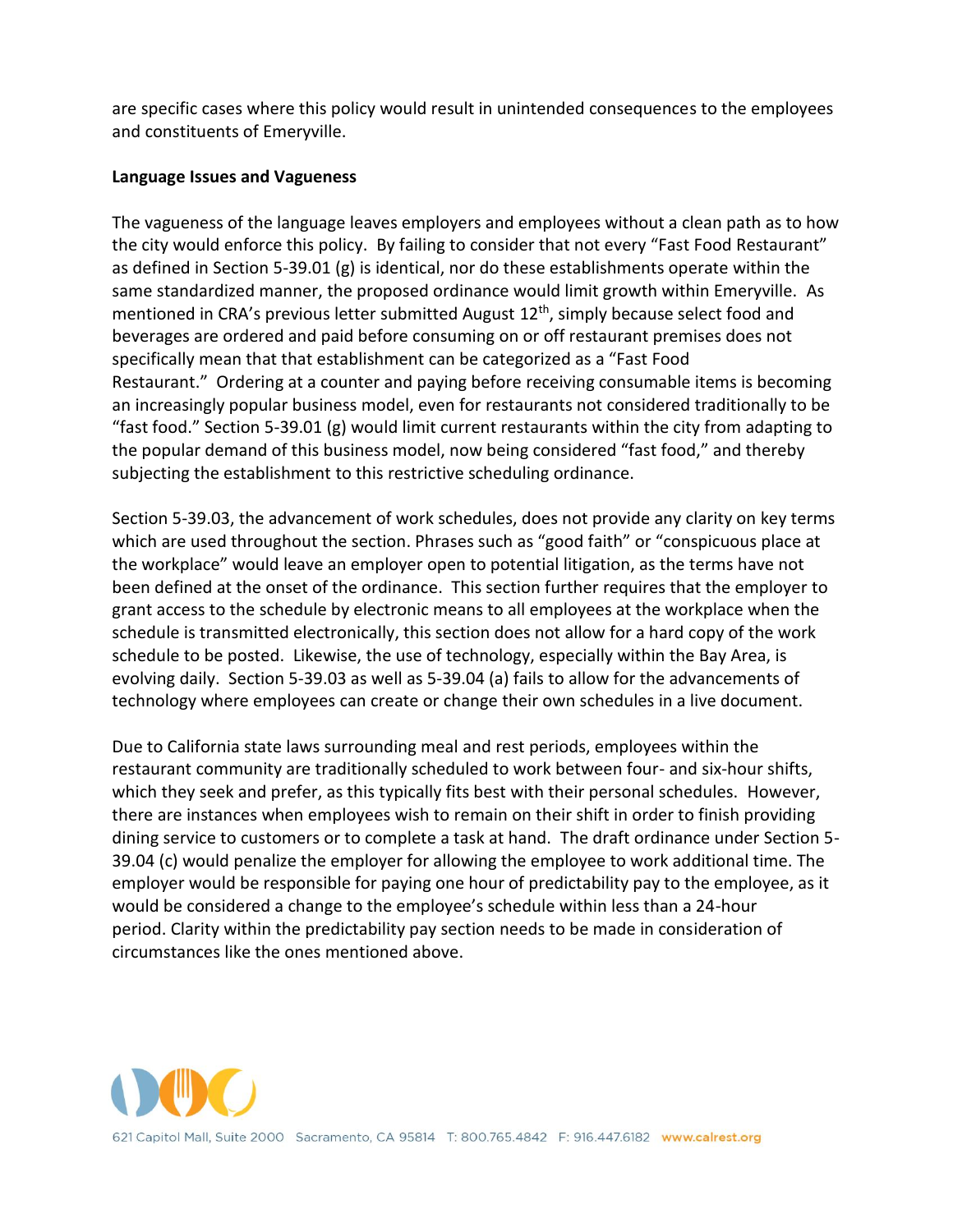The most alarming lack of clarity within the draft language is attributed to the nonexistence of information surrounding the timeframe of the exemptions listed in Section 5-39.04 (d). The three exemptions begin with "operations cannot begin or continue," not addressing the timeframe should operations be allowed to resume. If the public utility company is able to resolve the issue, would predictability pay need to be granted to the employees returning to work? Also, if the intention of the exemptions is to take into consideration circumstances that are out of the employer's control, then changes initiated by the employee must also be added to the list of exemptions as the employer cannot predict when an employee is going to call out sick much like they cannot predict when the power will fail.

Lastly, the draft language does not define additional terminology such as "qualified" or "similar" within section 5-39.05 (a) which would be instrumental in complying with the ordinance. Leaving the interpretation up to the employer may not satisfy the employee, who then, given section 5-39.10 (b), has the authority to file legal action against the employer. Additionally, outlining the timeframe in which employees have to respond to the offer of additional hours in section 5-39.05 (c)  $(1-3)$  is confusing to the employee as well as to the employer. Requiring documentation for both parties is very tedious and will be difficult to maintain when, in the restaurant community, hours are needed to be filled quickly or the restaurant cannot not remain opened. The inability for the draft language to address the points listed above further shows that the path of regulation will not solve the issues the council is attempting to address; rather, it would continue to tie the hands of employers who are desperately trying to retain their talent by giving specialized training, promotions, bonus incentives, "wiggle" room with scheduling needs, and more to their employees.

While this draft proposal in concept is modeled after a San Francisco Ordinance, it is important to note that this specific draft ordinance is stricter than San Francisco or Seattle. This proposal is a massive, untested experiment that would undoubtedly have negative consequences for restaurant operators, employees, and the consuming public. This restrictive scheduling mandate is not only unworkable in the restaurant space, but it comes at a time when the City is aggressively forcing new costs onto the local restaurant community by regulating service charges and imposing unprecedented wage hikes. A rigid scheduling structure directly interferes with employees' ability to balance important priorities in their lives, such as going to school, working another job, or raising a family. What Emeryville needs are policies that advance the employer-employee relationship, provide flexibility, and improve workplace morale. This draft policy is a massive step backward for a community that strives to be forward-thinking for employers, employees, and consumers alike.

It is for these reasons and others that we are **OPPOSED** to the Fair Workweek Employment Standards Ordinance as written.